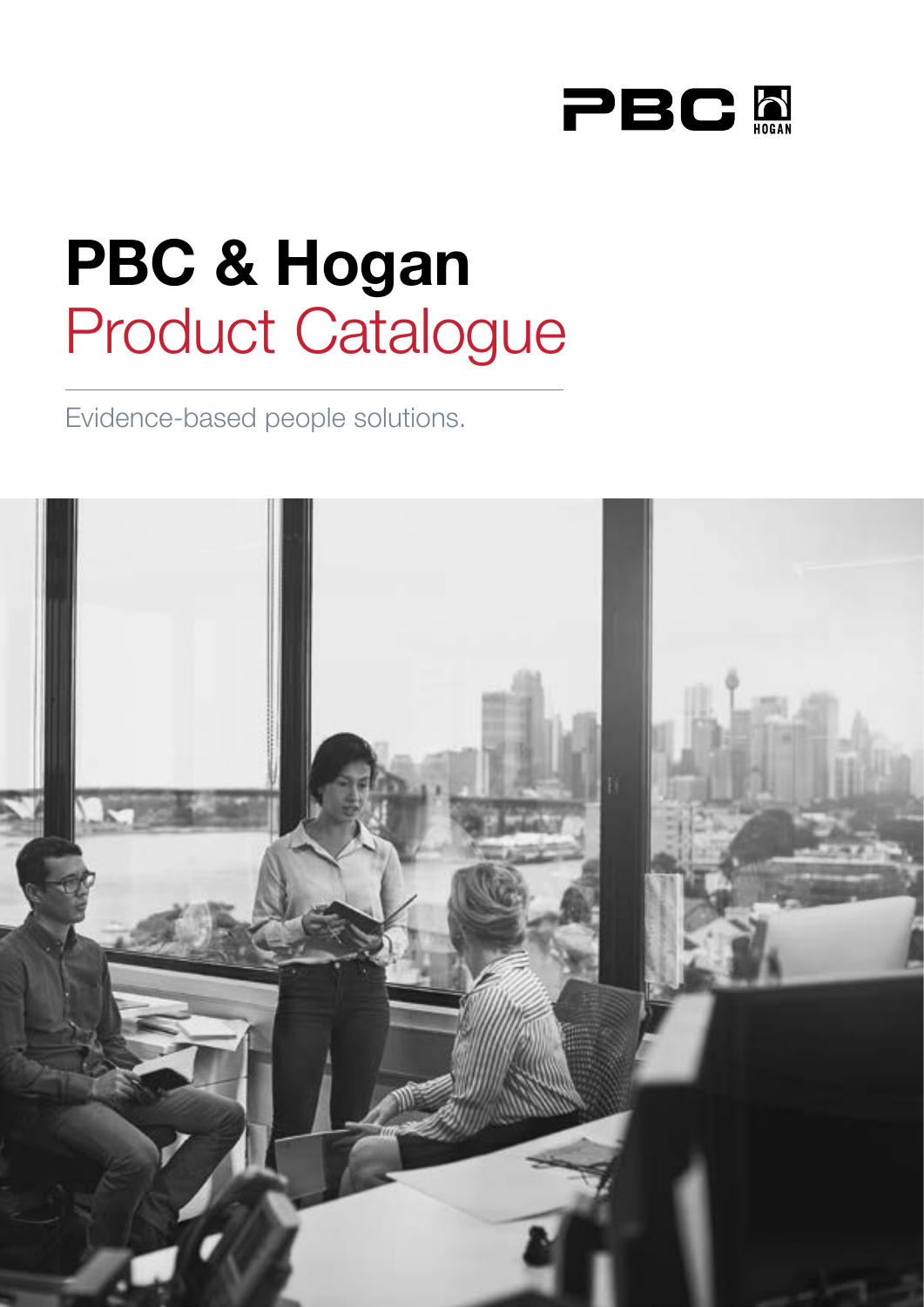# **About PBC**

PBC is a multidisciplinary global consulting firm with 30 years' experience in the delivery of best practice solutions aimed at maximising the potential and demonstrated behaviour of individuals, teams, leaders and organisations.

PBC provides customer-focused, evidence-based people solutions that enable organisations to identify and develop key talent, build better teams, drive leadership capability, and enhance organisational performance. We employ highly skilled and experienced consultants with backgrounds in psychology, business consulting and human resources. Our international network of partners and distributors enable us to provide seamless global solutions.

PBC is the Australian Distributor of Hogan Assessments and the author of a range of diagnostics including the Hogan 360 Suite, Agile Leader 360, Graduate Talent Assessment (GradTA), High Performing Team Assessment (HPTA), and co-author of the Hogan Safety Climate Survey. We are the Australian distributor of Meta, a measure of entrepreneurial talent, the Risk Type Compass, and integrity assessments including MiNT and WRISc.

# **About Hogan**

Hogan uses the powerful science of personality assessment to support organisations to select the right people, develop talented employees, build great leaders, and impact the bottom line. Grounded in more than four decades of validated research, Hogan assessments were the first to scientifically measure personality for business. Built on rigorous research standards and ethics, Hogan continually challenges itself to ensure that the highest standards of technical quality have been maintained with all published assessments.

The Hogan Assessment inventories are well regarded and recommended by leading academics worldwide. The inventories were developed to assess working adults and the research complies with EEO, anti-discrimination and diversity requirements.

With products and services in 56 countries and 47 languages, Hogan remains the industry leader in the science of personality.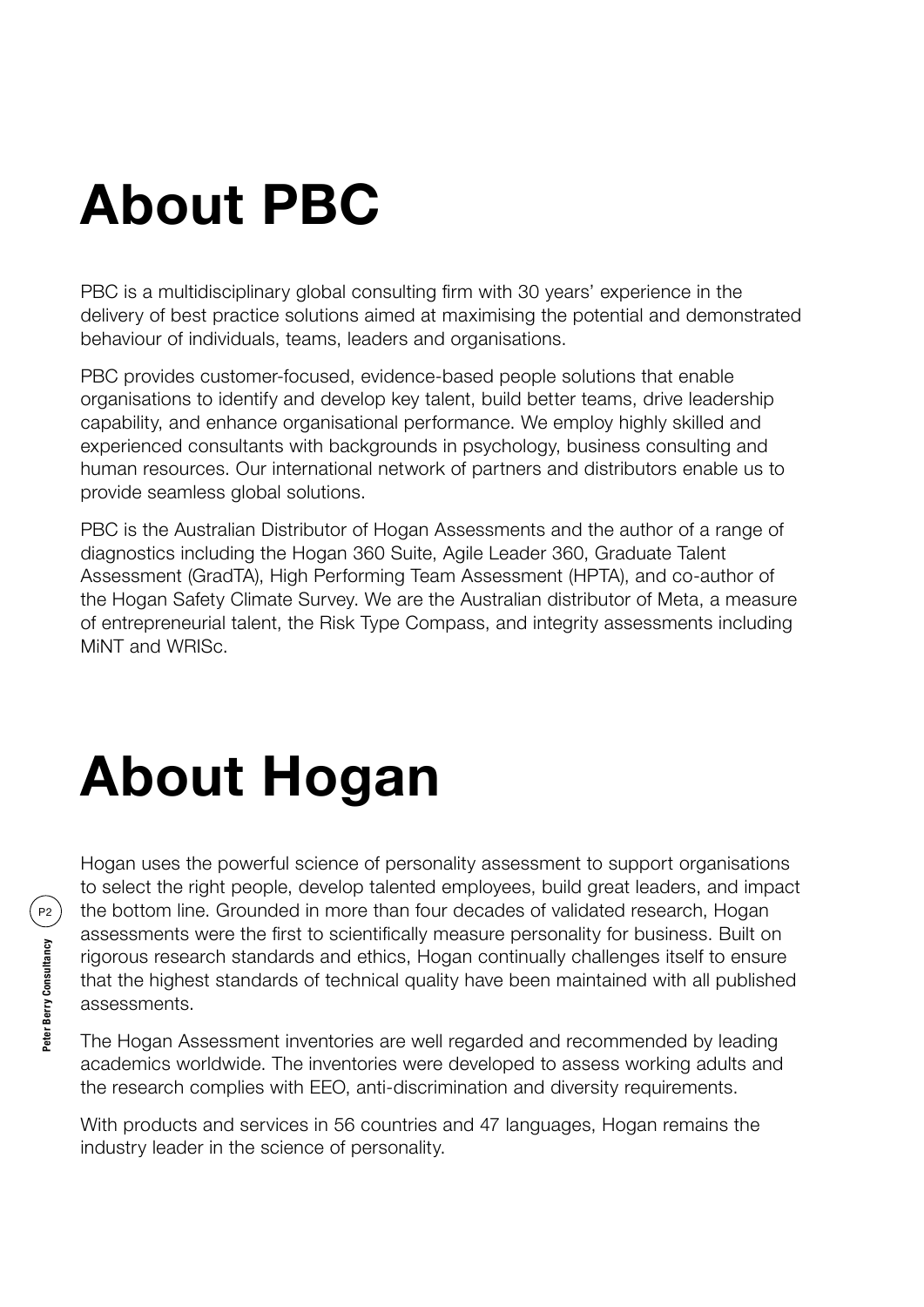## **Index**

| Hogan Certification and Qualifications 4 |  |
|------------------------------------------|--|
| <b>Selection</b>                         |  |
|                                          |  |
|                                          |  |
| <b>Development</b>                       |  |
|                                          |  |
|                                          |  |
| <b>Teams &amp; Organisational</b>        |  |
|                                          |  |
|                                          |  |
|                                          |  |
|                                          |  |
|                                          |  |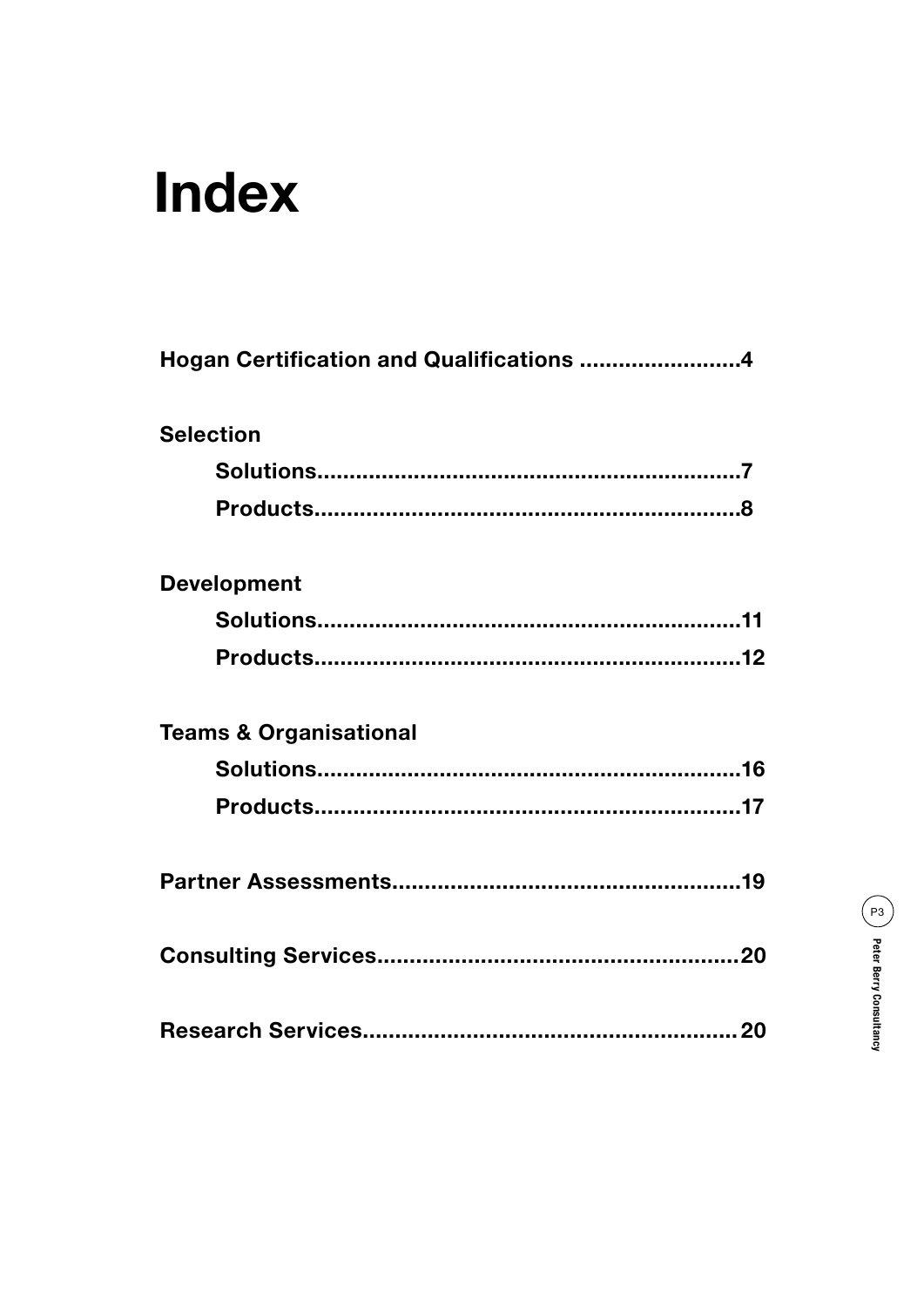# **Hogan Certification and Qualifications**

### **Hogan Certification Workshop**

The two-day Hogan Assessment Certification Workshop provides an in-depth understanding of how to use and interpret the Hogan assessment suite. The workshop provides a comprehensive tutorial on three Hogan inventories:

Hogan Personality Inventory (HPI), Hogan Development Survey (HDS), Motives, Values, Preferences Inventory (MVPI). Participants attending the full course and successfully completing the workshop and application of learning will be certified to use the Hogan assessments.

#### **Registration Suitability**

Executive coaches, HR Directors or generalists, organisational development of training professionals and industrial/organisational psychologists



PBC can conduct tailored in-house certification workshops.



Please contact **workshops@peterberry[.com.](http://training@hoganassessments.com)au** with any questions.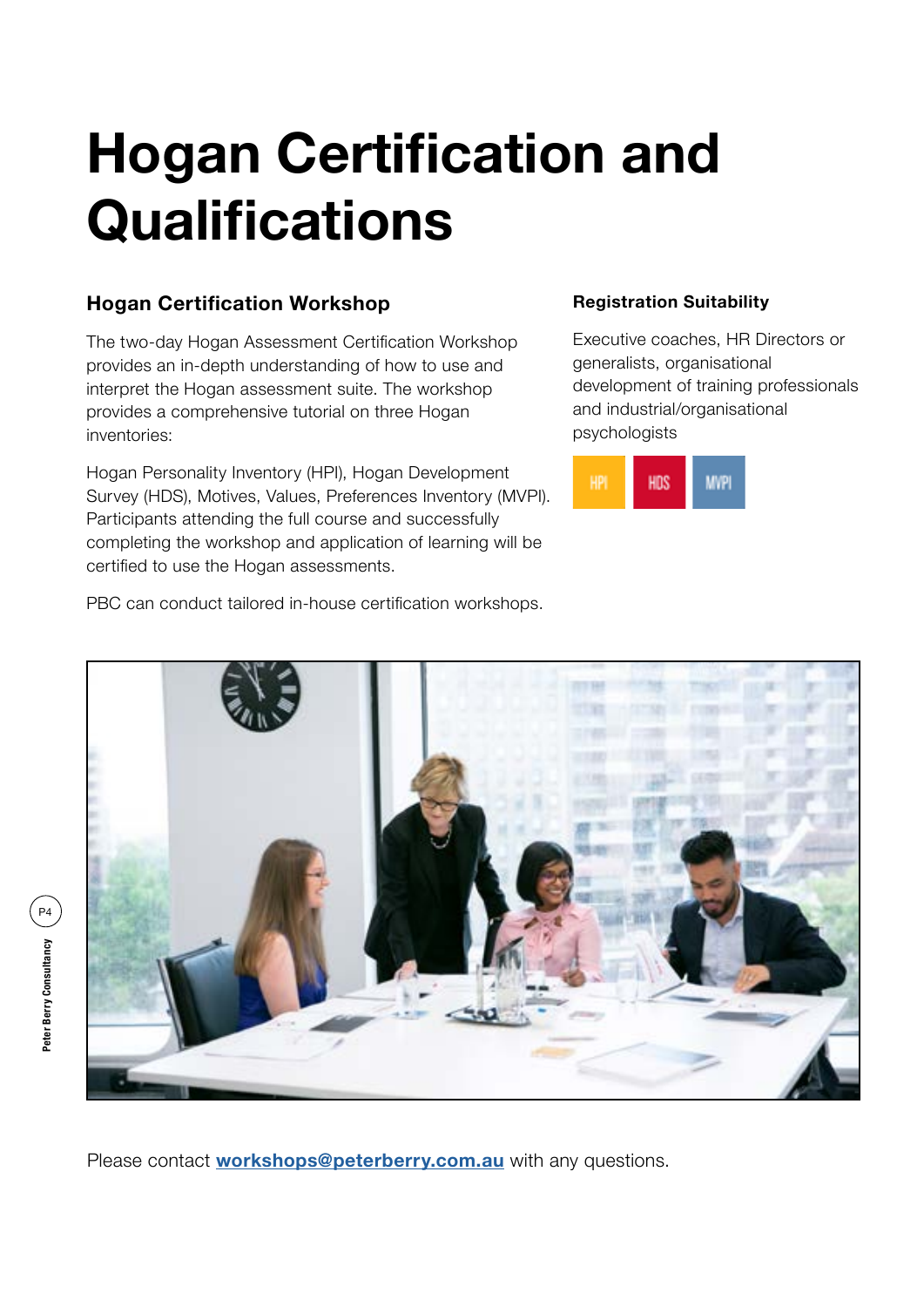# **Hogan Certification and Qualifications**

### **Further Hogan Training**

In addition to Hogan Assessments certification, we offer two On Demand learning options to further enhance your Hogan Assessments knowledge, and a range of online Hogan product training.

#### **On Demand Learning**

Hogan ProGuide\*

Hogan Refresh\*

### **Online Hogan Product Training**

Hogan Business Reasoning Inventory (HBRI)

Hogan Team Report\*

Hogan Judgement\*

Hogan Leader Focus

Hogan High Potential

Hogan General Employability

\*Requires Hogan certification.

Please contact **workshops@peterberr[y.com.](http://training@hoganassessments.com)au** for more information.

**Please ensure you keep your contact details current with PBC to enable you to receive all Hogan updates via Alumni newsletters, etc. This is a requirement to keep your certification current.**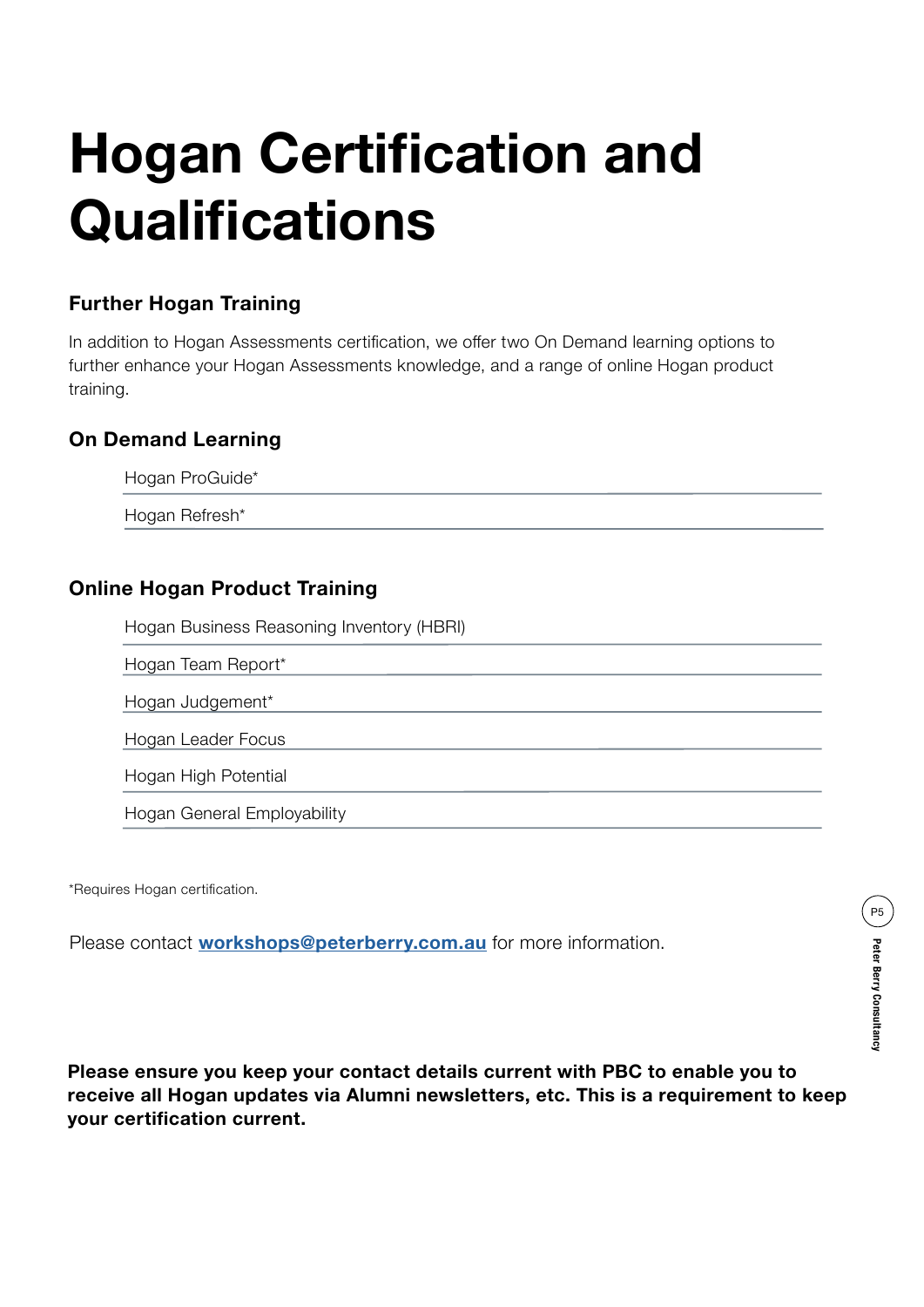# **Certification and Qualifications**

**Hogan 360 Suite Qualifications - Online Learning**



**Hogan 360**

**Duration:** 20 minutes

**Link:** www.peterberry.com.au/ qualification/hogan-360



**Hogan High Potential 360**

**Duration:** 20 minutes

Link: www.peterberry.com. au/qualification/hogan-highpotential-360/



**Hogan Leader Focus 360**

**Duration:** 20 minutes

Link: www.peterberry.com. au/qualification/hogan-leaderfocus-360/

### **Additional Qualifications - Online Learning**



**Duration:** 20 minutes

**Link:** www.peterberry.com.au/ qualification/agile-leader-360/



**Agile Leader 360 High Performing Team Assessment (HPTA)**

**Duration:** 20 minutes

**Link:** www.peterberry.com.au/ qualification/hpta/



**Graduate Talent Assessment (GradTA)**

**Duration:** 20 minutes

**Link:** www.peterberry.com.au/ qualification/grad-ta/

Please contact **workshops@peterberry[.com.](http://training@hoganassessments.com)au** for more information.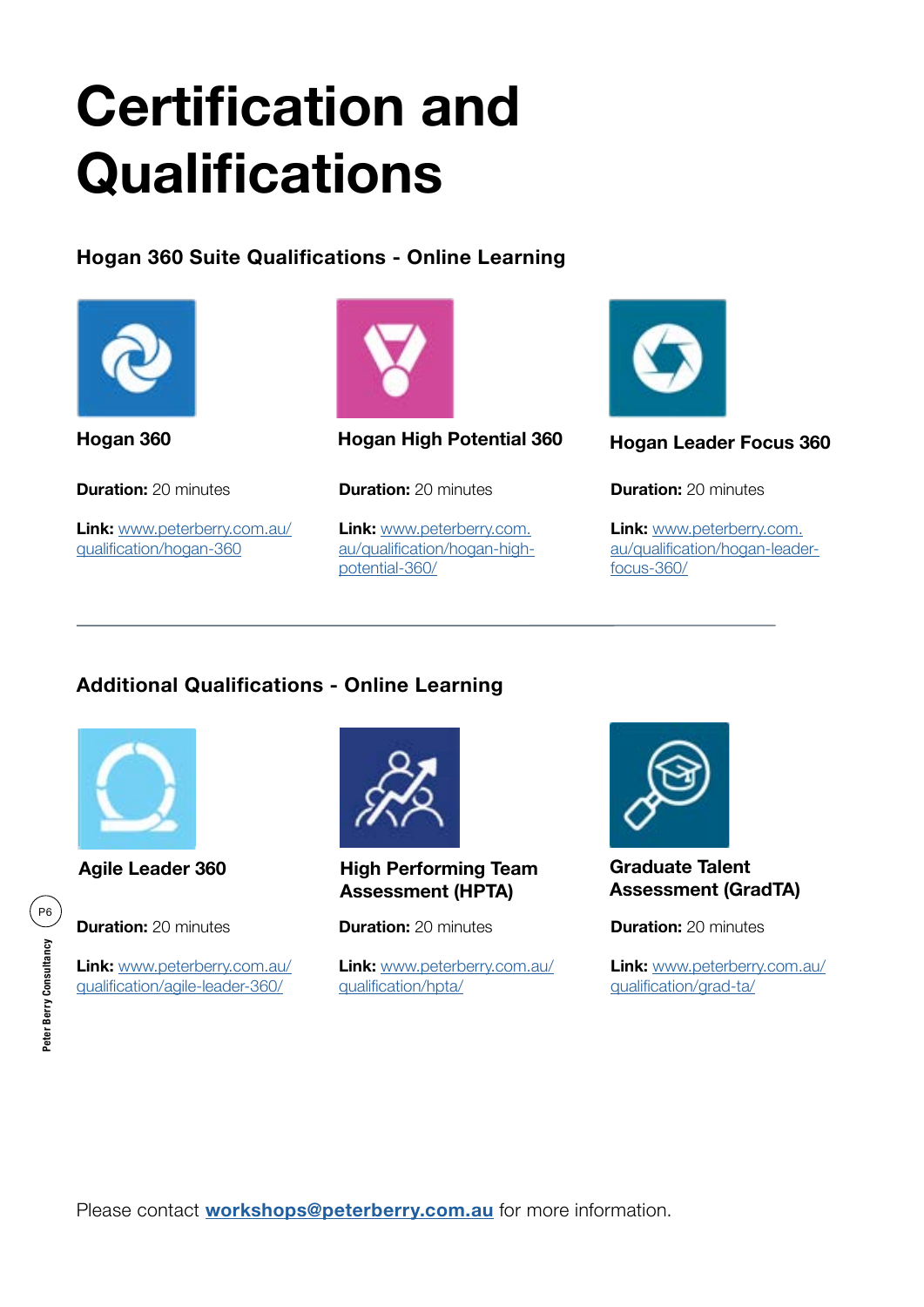# **Certification and Qualifications**

### **Addtional Qualifications - via Webex**

Please contact **workshops@peterberr[y.com.](http://training@hoganassessments.com)au** for more information.





**Safety Report (Onboarding) Agile Report (Onboarding)**



#### **Partner Assessment Certifications - contact PBC**

Please contact **workshops@peterberr[y.com](http://training@hoganassessments.com).au** for more information.



**Matrigma**

Matrin mi

**Risk Type Compass**



**WRISc\***

\*Restricted to post-graduate qualifications in psychology







**MiNT**

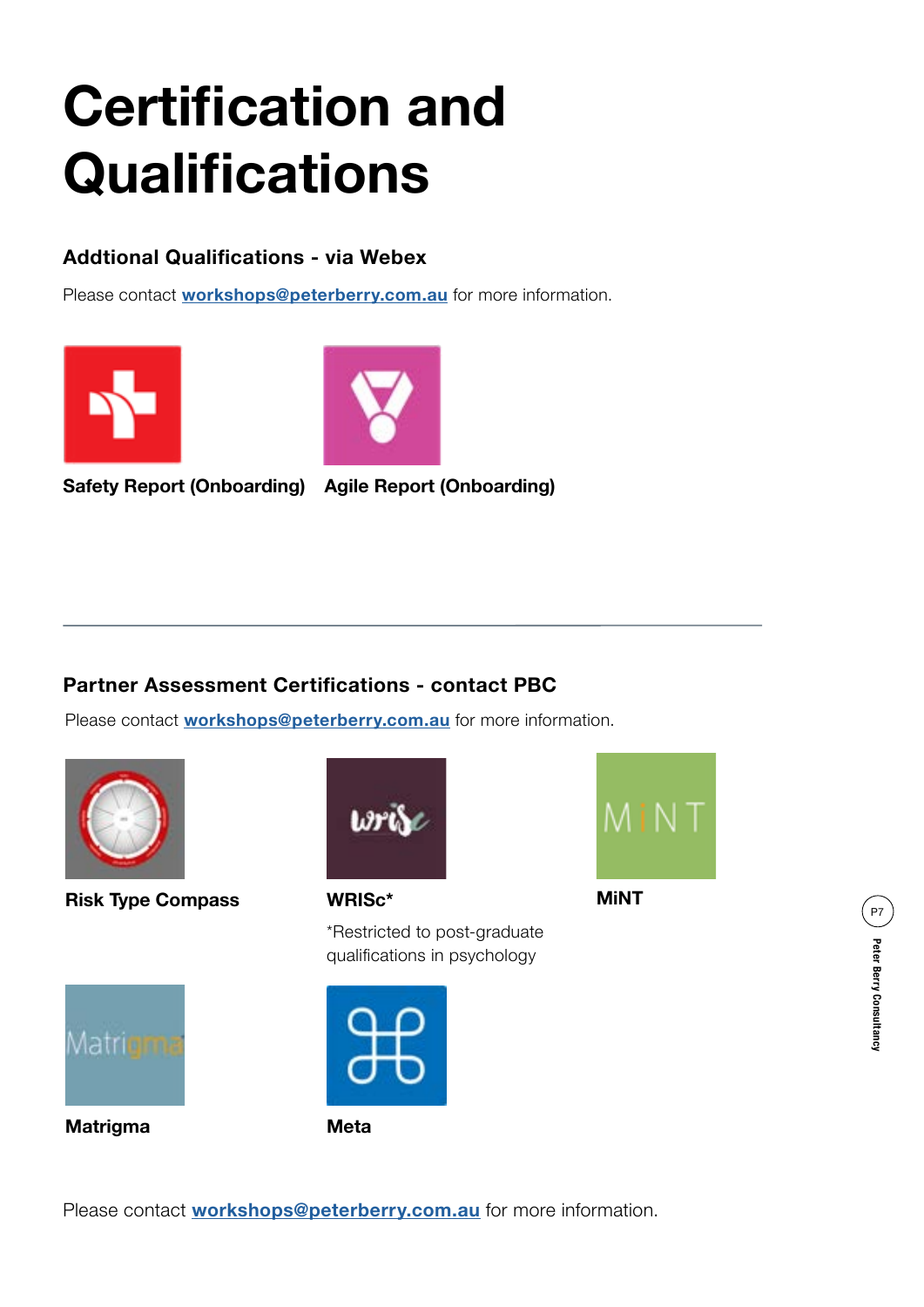

### **Selection**

PBC and Hogan's selection solutions are tailored to your organisation to reduce turnover, increase engagement and productivity, lower selection costs and maximise performance.

PBC uses a data driven approach to offer end-to-end selection solutions customised to suit your organisation. We provide off the shelf solutions or a customised, research-based approach to ensure your selection processes are efficient and effective in identifying the right candidates, at the right time, in the right role.

Hogan personality assessments decode the intricates of candidates' behaviours to streamline your selection process with unbiased data. From pre-configured options to custom research profiles, Hogan offers a comprehensive suite of talent acquisition solutions.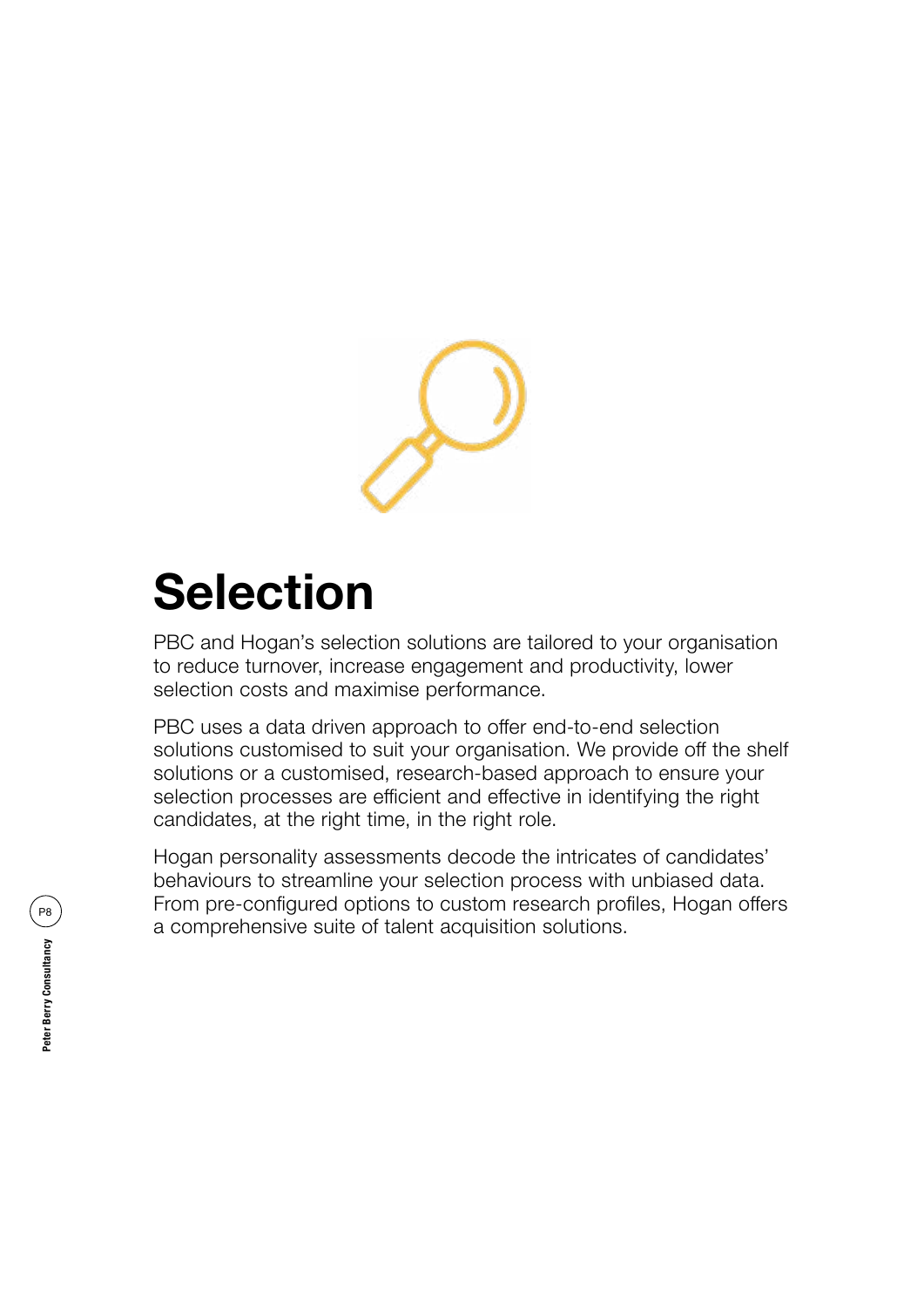# **Selection Solutions**



#### **Hogan Leadership Forecast Series (LFS)**

The Hogan Leadership Forecast Series gives leaders a complete understanding of their performance capabilities, challenges, and underlying motivators along with a five-step development plan and career development primer.



#### **Executive Series**

#### **Individual Reports**

Potential Report (HPI) Challenge Report (HDS) Values Report (MVPI)

#### **Package Options**

LEAD Series (with Coaching OR Summary) + Flash LEAD Series + Coaching + Summary + Flash LEAD Series + Flash + Judgement

Suitable for Executives, Directors, Senior Management and High **Potentials** 



#### **Hogan Insight Series**

The Hogan Insight Series provides individual contributors through to mid-level managers a concise overview of strengths, performance risks, and core values with feedback discussion points.

#### **Multiple Applications**

**Individual Reports** Insight HPI Insight HDS

#### **Package Options**

Insight MVPI

INSIGHT Series + Flash INSIGHT Series + Flash + Judgement

Suitable for early to mid-career professionals

Package with the Judgement Report to better understand decision making.

#### **Cognitive Solutions**

**HBRI Hogan** 





**Judgement**





**Raven's APM Watson Glaser II**

The cognitive solutions can each be used in conjunction with the Hogan Personality Reports to provide a comprehensive selection program.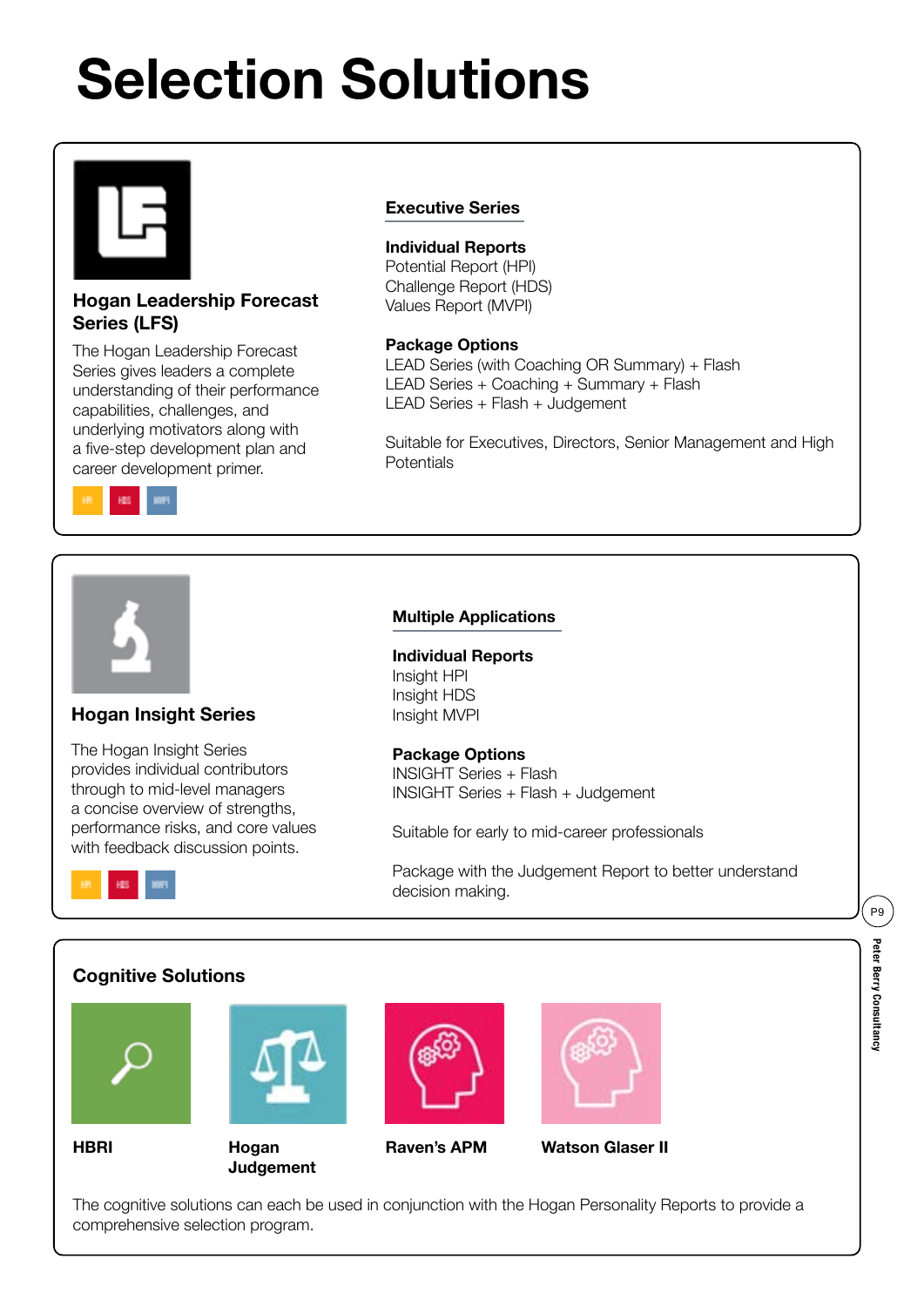# **Selection Products**



#### **Hogan General Employability Report**

The Hogan General Employability Report quickly and easily refines your candidate pool or integrates with other data sources to inform decisions on final candidates.



#### **Hogan Configure**

Hogan's Configure competency solution allows for the evaluation of potential using common business language backed by Hogan personality assessment.





#### **Hogan Leader Basis Report**

The Hogan Leader Basis Report is a simple, off-the-shelf, objective solution to address a candidate's potential for success in a leadership role.



#### **Hogan Sales Basis Report**

The Hogan Sales Basis Report is a pre-aligned solution for hiring high revenue-generating sales professionals.





#### **Hogan Safety Report (Select)**

The Hogan Safety Report alleviates the threat of workplace accidents by detecting personality risks that may lead to unsafe behaviours and on-the-job accidents.



#### **Hogan Transport Driver Report**

This report can be used to help organisations recruit high performing drivers, assist with their induction and provide development and training opportunities to ensure a high performing culture and one that minimises risk.



#### **Hogan Express Report**

The Hogan Express Report provides a concise overview of a candidate's fit based on job categories.



#### **Hogan Generic Basis Report**

The Generic Basis Report provides a behavioural interview guide, and systematic method for making a hiring decision using a combination of the assessment and interview results.





#### **Flash Report (Restricted Report)**

Graphically displays HPI, HDS, and MVPI scale scores and provides subscales. The report is designed for Hogan Certified users. Not available to candidates as a standalone report.

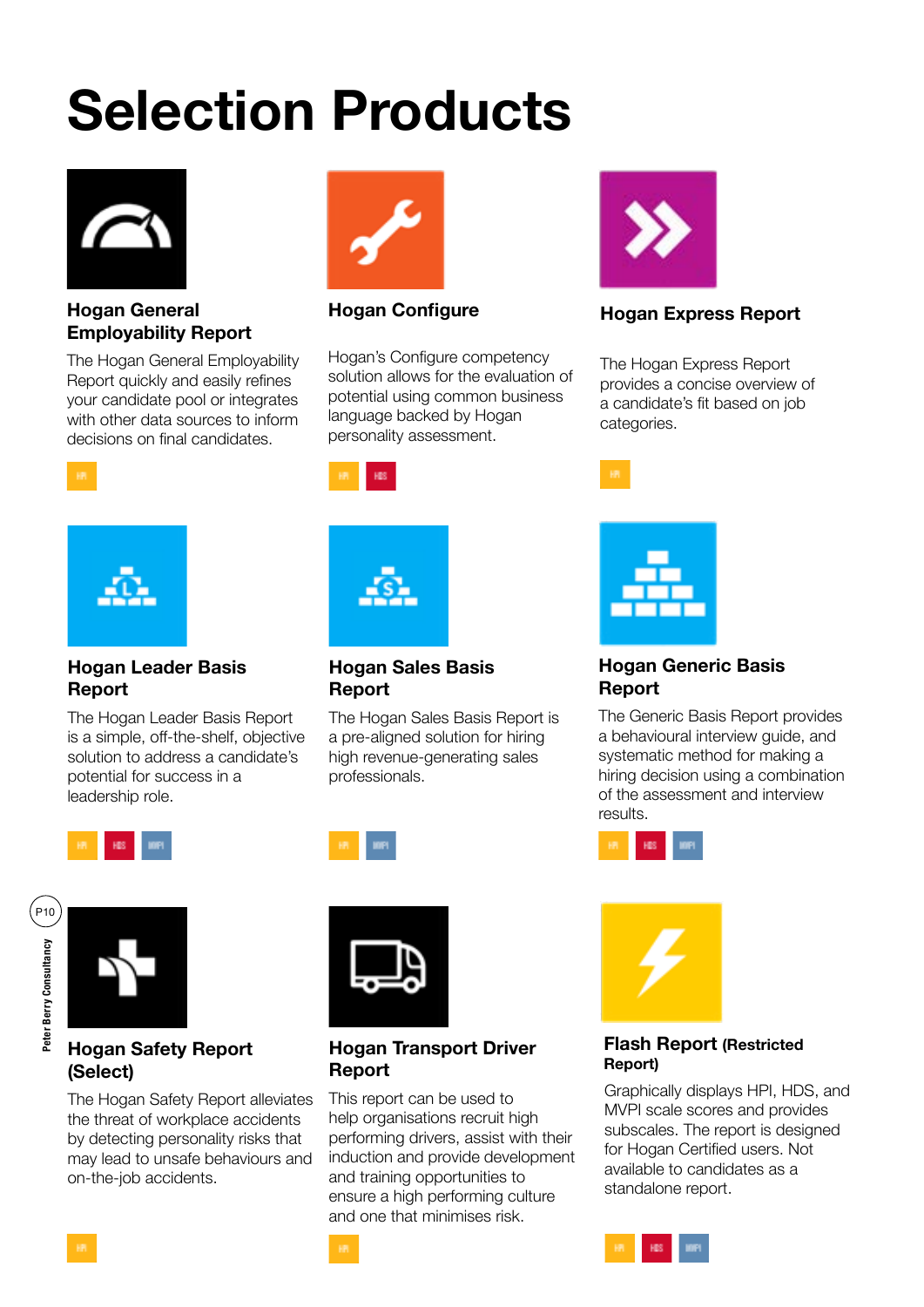# **Selection Products**



#### **Hogan Business Reasoning Inventory (HBRI)**

The HBRI assesses how well candidates evaluate sets of data and measures their overall business reasoning ability.



#### **Hogan Judgement**

The Judgement Report provides and in-depth review of an individual's information processing style, decision-making approach, reactions to feedback, and openness to coaching.



#### **Raven's Advanced Progressive Matrices (APM)**

The Raven's measures a candidate's ability to think clearly, decipher confusing data, and formulate ideas when faced with new information.

**Watson Glaser II Critical Thinking Appraisal**

The WGCTA II is a verbal measure of critical thinking. It measures an individual's ability to recognise assumptions, evaluate arguments and draw conclusions.



**Talent Codex**

The Talent Codex brings together PBC's industry-leading practices for finding and nurturing Rewarding, Able and Willing (RAW) talent at all levels.



**BW** 

#### **Hogan Artificial Intelligence Profile Report**

The Artificial Intelligence Profile Report identifies applicants posessing the personal characteristics associated with optimal job performance for AI professionals.



### **Consulting + Research Services**

- Assessment Centres
- Role-specific job requirements
- Talent identification
- Validation studies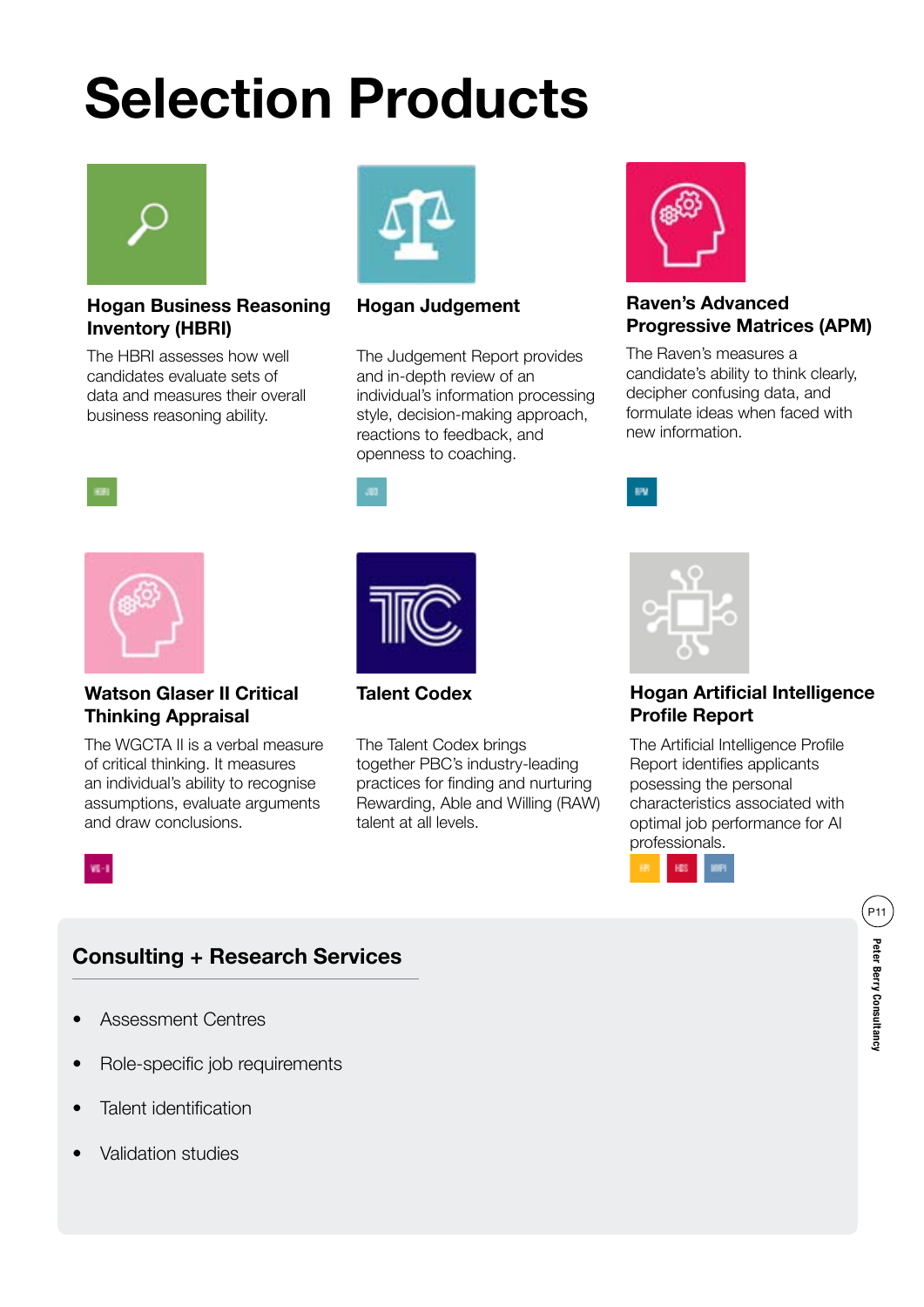

### **Development**

Our development solutions drive real behaviour change as we use evidencebased diagnostics and highly effective feedback and coaching methods for individuals and groups.

PBC believes that all talent can be nurtured and with self-awareness, effort and persistence, employees can develop and improve. It is vital that people understand the difference between the way they see themselves and the way they are seen by their peers, managers, and direct reports.

PBC's global development solutions use a combination of diagnostics, such as personality assessment, multi-rater/360, and our consulting services to build capability and performance from graduates to high potentials and senior leaders. Our solutions cater to individuals and teams, and inform organisational development programs.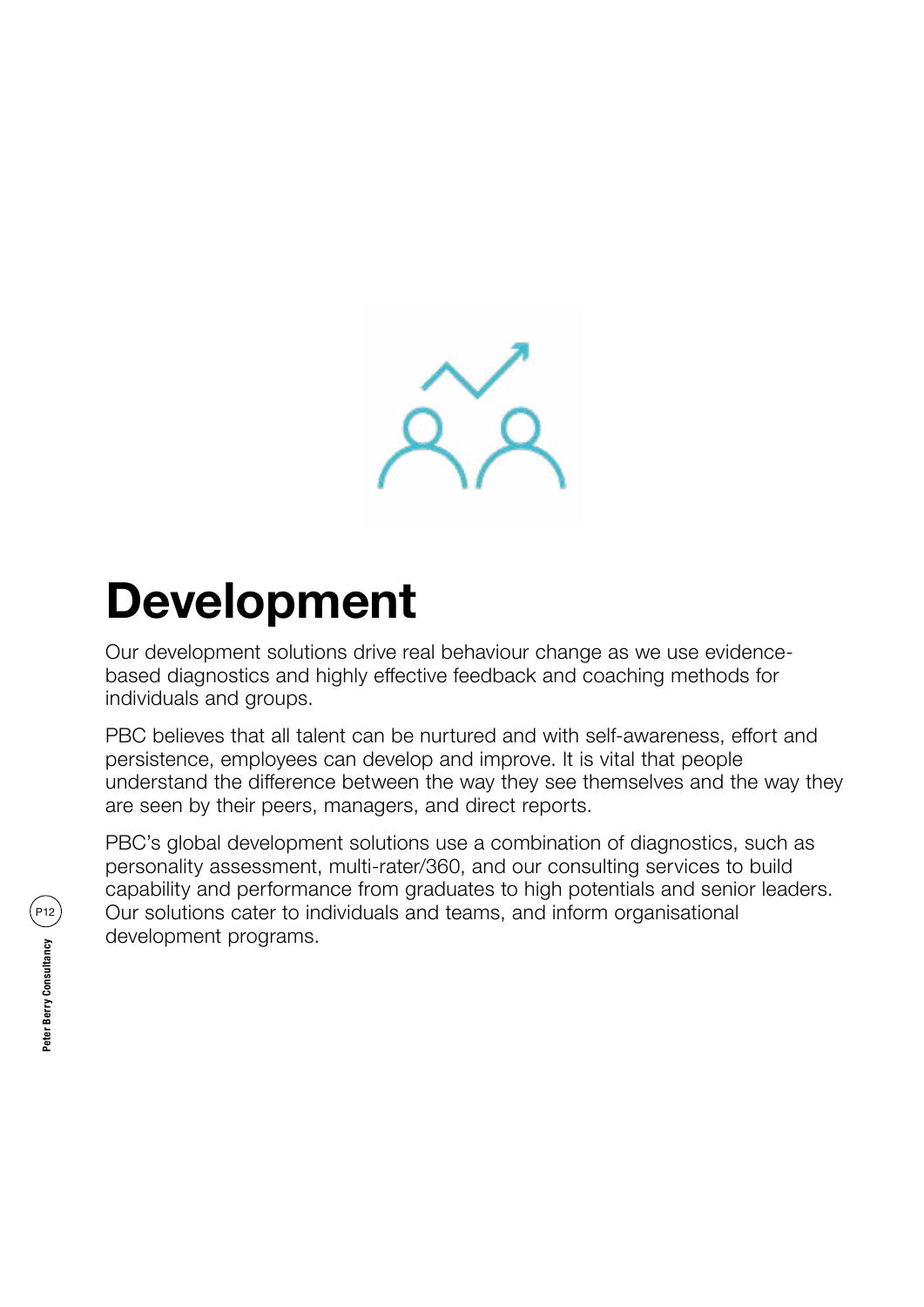# **Development Solutions**

#### **Hogan Leadership Forecast Series (LFS)**

The Hogan Leadership Forecast Series gives leaders a complete understanding of their performance capabilities, challenges, and underlying motivators along with a five-step development plan and career development primer.



#### **Executive Series**

#### **Individual Reports**

Potential Report (HPI) Challenge Report (HDS) Values Report (MVPI)

#### **Package Options**

LEAD Series (with Coaching OR Summary) + Flash LEAD Series + Coaching + Summary + Flash LEAD Series + Flash + Judgement

Suitable for Executives, Directors, Senior Management and High **Potentials** 

#### **Hogan Insight Series**

The Hogan Insight Series provides individual contributors through to mid-level managers a concise overview of strengths, performance risks, and core values with feedback discussion points.

#### **Multiple Applications**

**Individual Reports** Insight HPI Insight HDS Insight MVPI

#### **Package Options**

INSIGHT Series + Flash INSIGHT Series + Flash + Judgement

Suitable for early to mid-career professionals



The 360 suite of products can each be used in conjunction with the Hogan Personality reports to provide a comprehensive development program.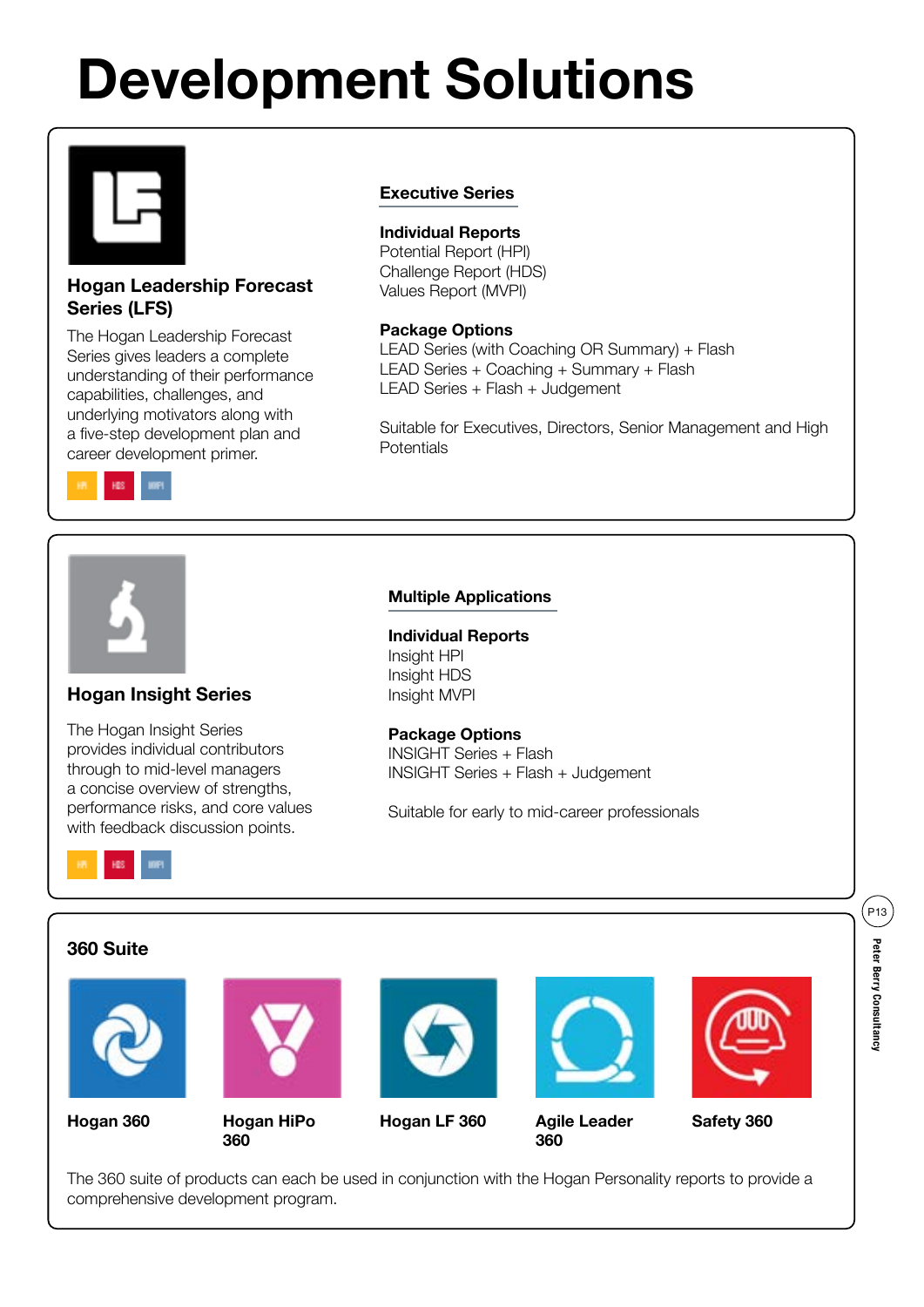# **Development Products**



**Hogan EQ Report**

The Hogan EQ Report assesses emotional intelligence, the ability to identify and manage your own and others' emotions.



The Hogan Career Report is designed to provide guidance for career development by identifying strengths and opportunities.



#### **Hogan Leader Focus Report**

The Hogan Leader Focus Report teaches emerging leaders how to properly leverage their own brand of leadership and gives insight into unconscious biases.



#### **Hogan Safety Report (Develop)**

The Hogan Safety Report improves safety training by recognising and repairing safety-related gaps in your organisational culture.



#### **Hogan Career Report Hogan Manage Report**

The Hogan Manage Report provides effective techniques for managing your employees based on their personalities.



#### **Hogan Compass Report**

The Hogan Compass Report outlines the occupational significance of a person's core values and provides effective career planning information.



P14Peter Berry Consultancy **Peter Berry Consultancy**



#### **Hogan High Potential Talent Report**

The Hogan High Potential Talent Report is designed to help emerging leaders prepare for and develop the essential components of top organisational leadership.



#### **Package Options**

High Potential Talent Report + Flash High Potential Talent Report + LEAD Series (with Summary) + Flash High Potential Talent Report + Hogan High Potential 360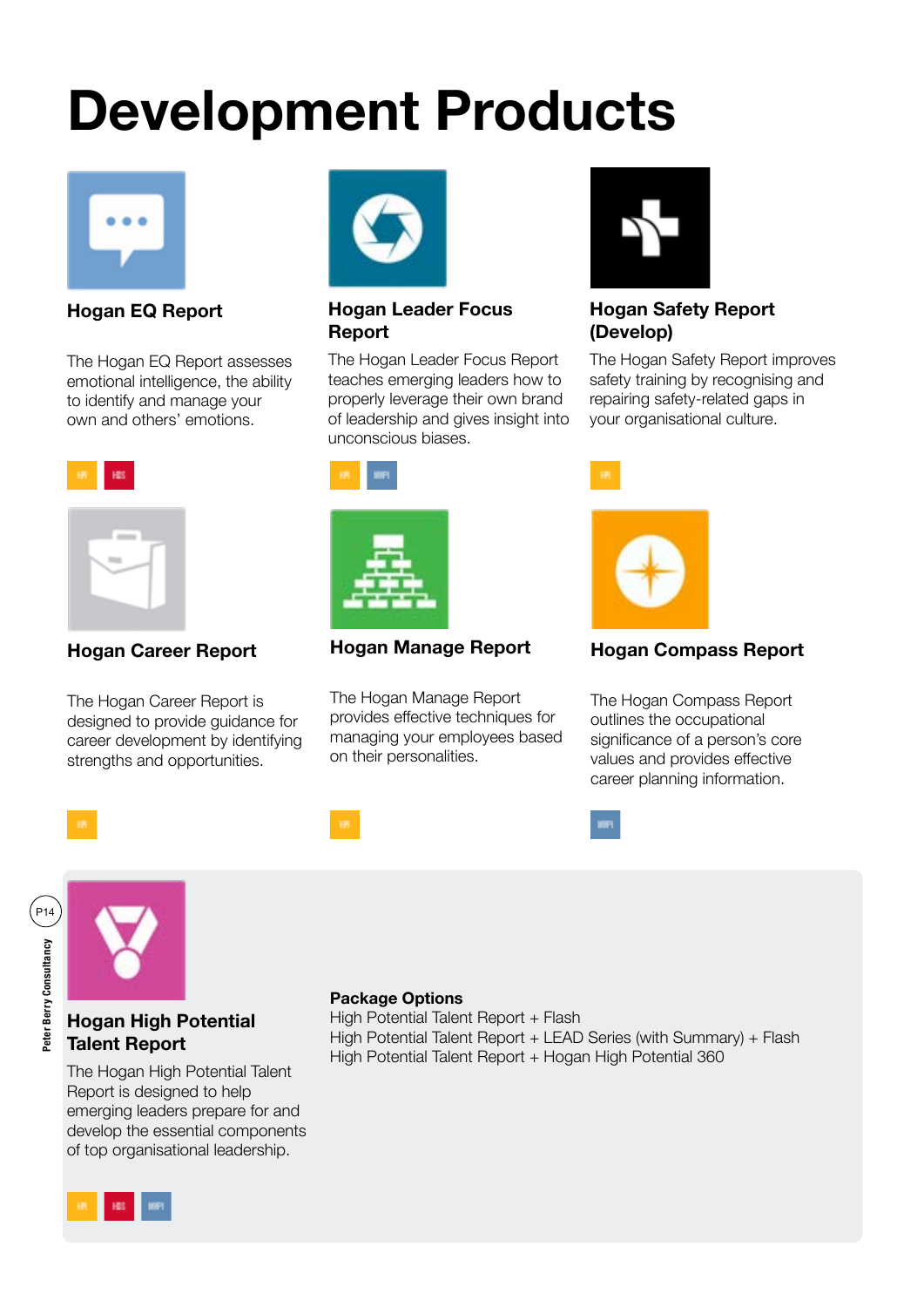# **Development Products**



The Judgement Report provides an in-depth review of an individual's information processing style, decision-making approach, reactions to feedback, and openness to coaching.



#### **Hogan Judgement Hogan Business Reasoning Hogan Team Report Inventory (HBRI)**

The HBRI assesses how well candidates evaluate sets of data and measures their overall business reasoning ability.



The Hogan Team Report provides a personality-based understanding of a team's strengths, weaknesses, and values.





#### **Hogan Leader Focus 360**

The Hogan Leader Focus 360 Report is designed to develop self-awareness in those wanting to transition from Individual Contributor to Leader or for those in non-traditional leadership roles.



The Hogan 360 is a comprehensive multi-rater feedback tool used to help leaders gain a better understanding of how they are viewed by peers, direct reports, and others.



**Hogan 360 Hogan High Potential 360**

The Hogan HiPo 360 measures individuals against three integral components of leadership and supports organisations to develop their high potential talent.



The Agile Leader 360 aims to assist leaders at any level to gain awareness of how those around them perceive their ability to successfully navigate through the opportunities and challenges of disruption.



#### **Agile Leader 360 High Performing Team Assessment (HPTA)**

The PBC High Performing Team Assessment (HPTA) measures team performance across 12 critical themes for success that impact team performance and culture.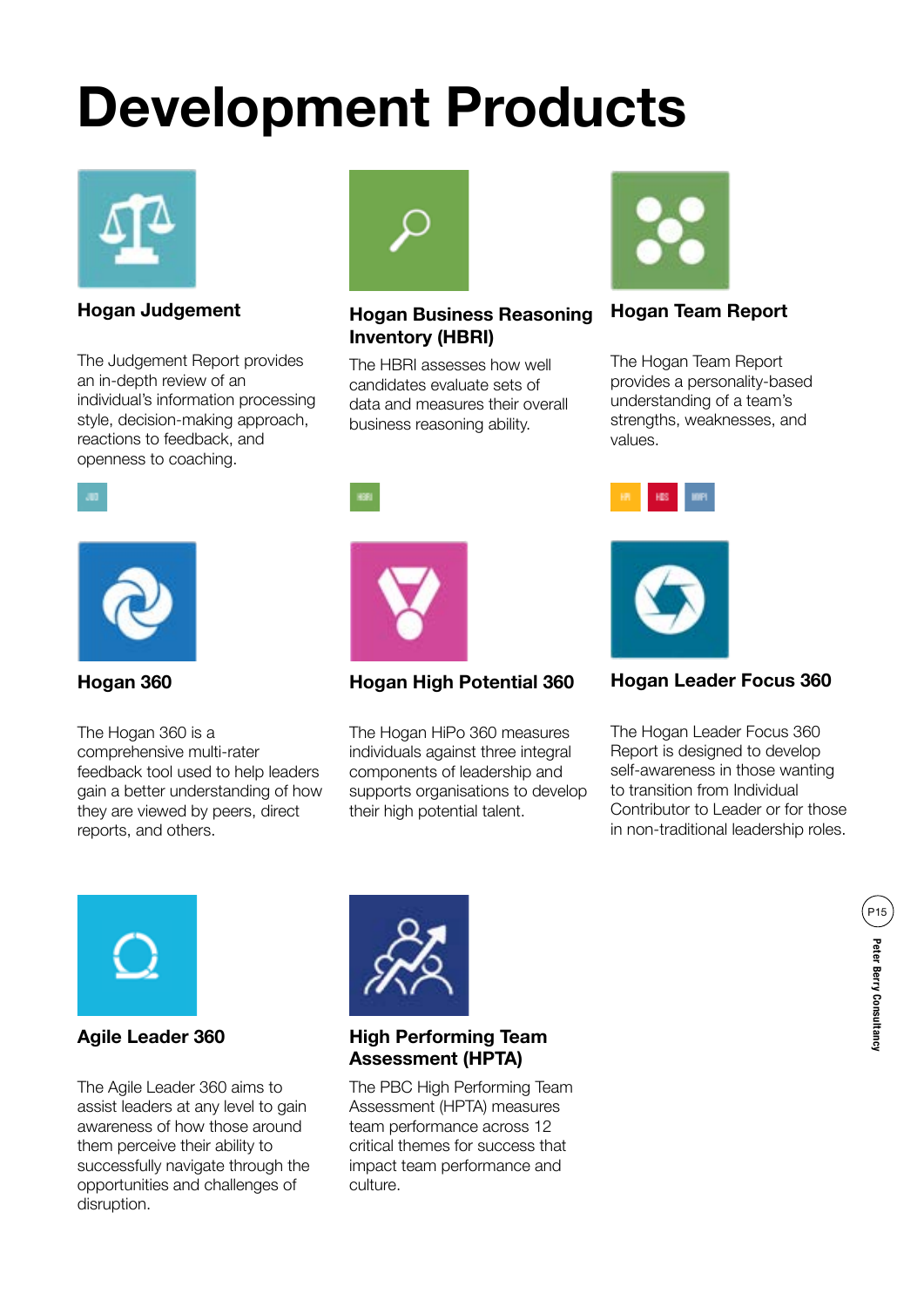## **Development Products**



**Safety 360**

The PBC Safety 360 is an assessment that allows managers, peers and reports to provide feedback on 11 Safety Competency Dimensions.



### **Assessment (GradTA)**

The GradTA is a multi-rater feedback tool designed to help organisations measure the performance of their graduates.



#### **Graduate Talent 180 Co-worker Review**

The 180° Co-worker Review is a multi-rater tool designed to help individuals in frontline or entry-level roles.



**Talent Codex**

The Talent Codex brings together PBC's industry-leading practices for finding and nurturing Rewarding, Able and Willing (RAW) talent at all levels.



**Analytics Codex**

PBC's Analytics Codex uses people and organisational data to produce evidence-based strategy and key data to improve decision making.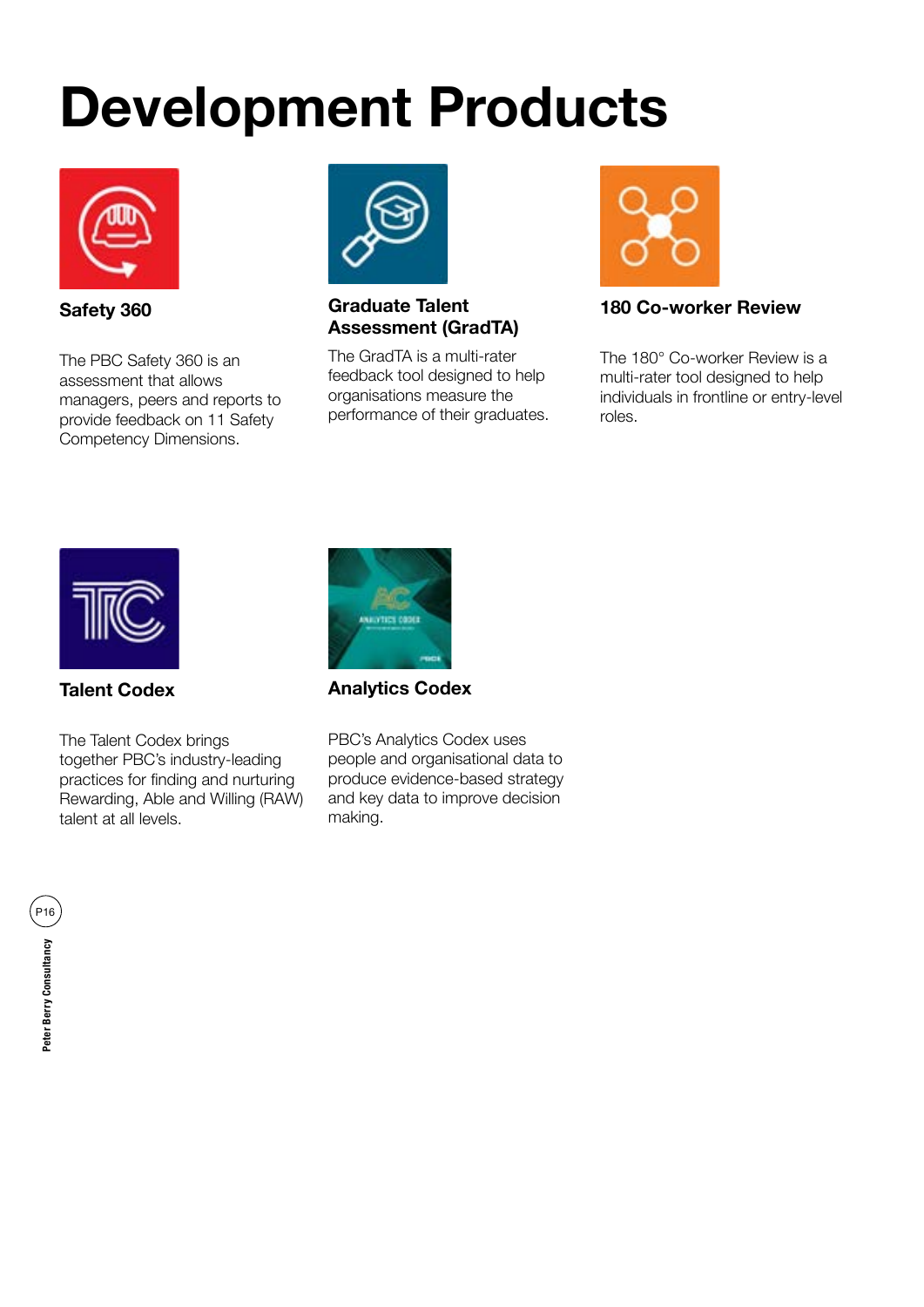### **Teams**

We use evidence-based diagnostics such as aggregated individual data, team data and external benchmarks to understand team capability. We then implement targeted team building programs to address team development opportunities and drive organisational performance.

PBC's team solutions support team development and success through targeted solutions that focus on building high performing teams, improving the effectiveness of newly formed or agile teams, getting dysfunctional teams back on track, enabling 'joint venture' teams to be effective, and encouraging collaboration across different functional teams.



### **Organisational**

All organisations rely on two key groups of people to be successful: their employees and their customers.

PBC's global organisational solutions enable you to measure (and re-measure) what your employees and stakeholders think. We can also help you understand safety attitudes and behaviours across your whole organisation.

PBC's organisational solutions provide meaningful insight into the strengths and challenges facing the business. Armed with this information, they can then put in place targeted plans to address any issues and measure improvement over time.

Using data analytics, our business consulting services help to incorporate these insights into business improvement initiatives to drive performance and improve bottom line results.

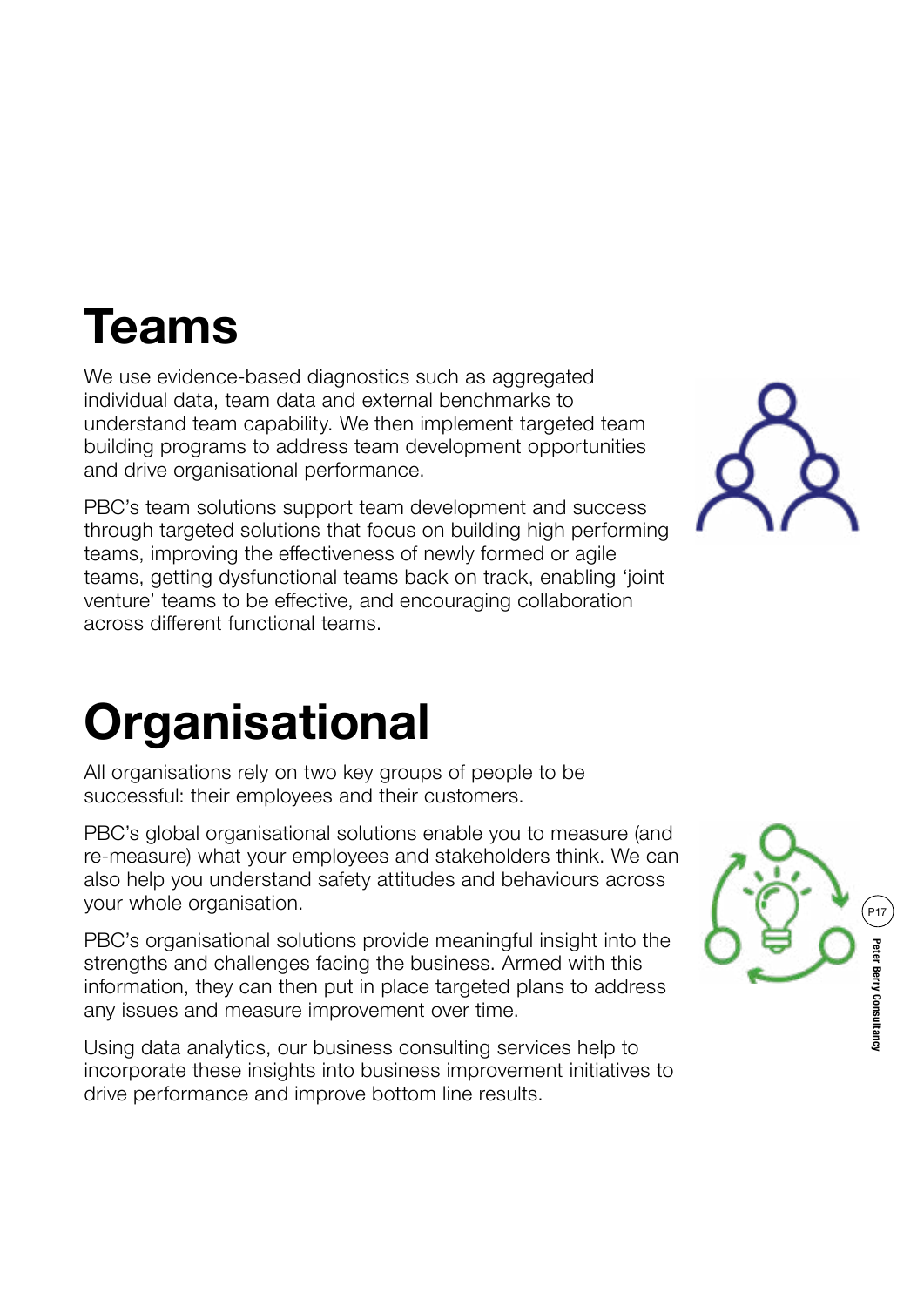### **Teams & Organisational Solutions**



#### **Hogan Leadership Forecast Series (LFS)**

The Hogan Leadership Forecast Series gives leaders a complete understanding of their performance capabilities, challenges, and underlying motivators along with a five-step development plan and career development primer.



#### **Executive Series**

#### **Individual Reports**

Potential Report (HPI) Challenge Report (HDS) Values Report (MVPI)

#### **Package Options**

LEAD Series (with Coaching OR Summary) + Flash LEAD Series + Coaching + Summary + Flash LEAD Series + Flash + Judgement

Suitable for Executives, Directors, Senior Management and High **Potentials** 

#### **Multiple Applications**

**Individual Reports** Insight HPI Insight HDS Insight MVPI

#### **Package Options**

INSIGHT Series + Flash INSIGHT Series + Flash + Judgement

Suitable for early to mid-career professionals



#### **PBC Team Solutions**

**Hogan Insight Series**

The Hogan Insight Series provides individual contributors through to mid-level managers a concise overview of strengths, performance risks, and core values with feedback discussion points.







**HPTA Hogan Team Report**



**Group Profile Chart**



**360 Suite**

Each of these solutions can be used in conjunction with the Hogan Personality Reports to create a comprehensive program.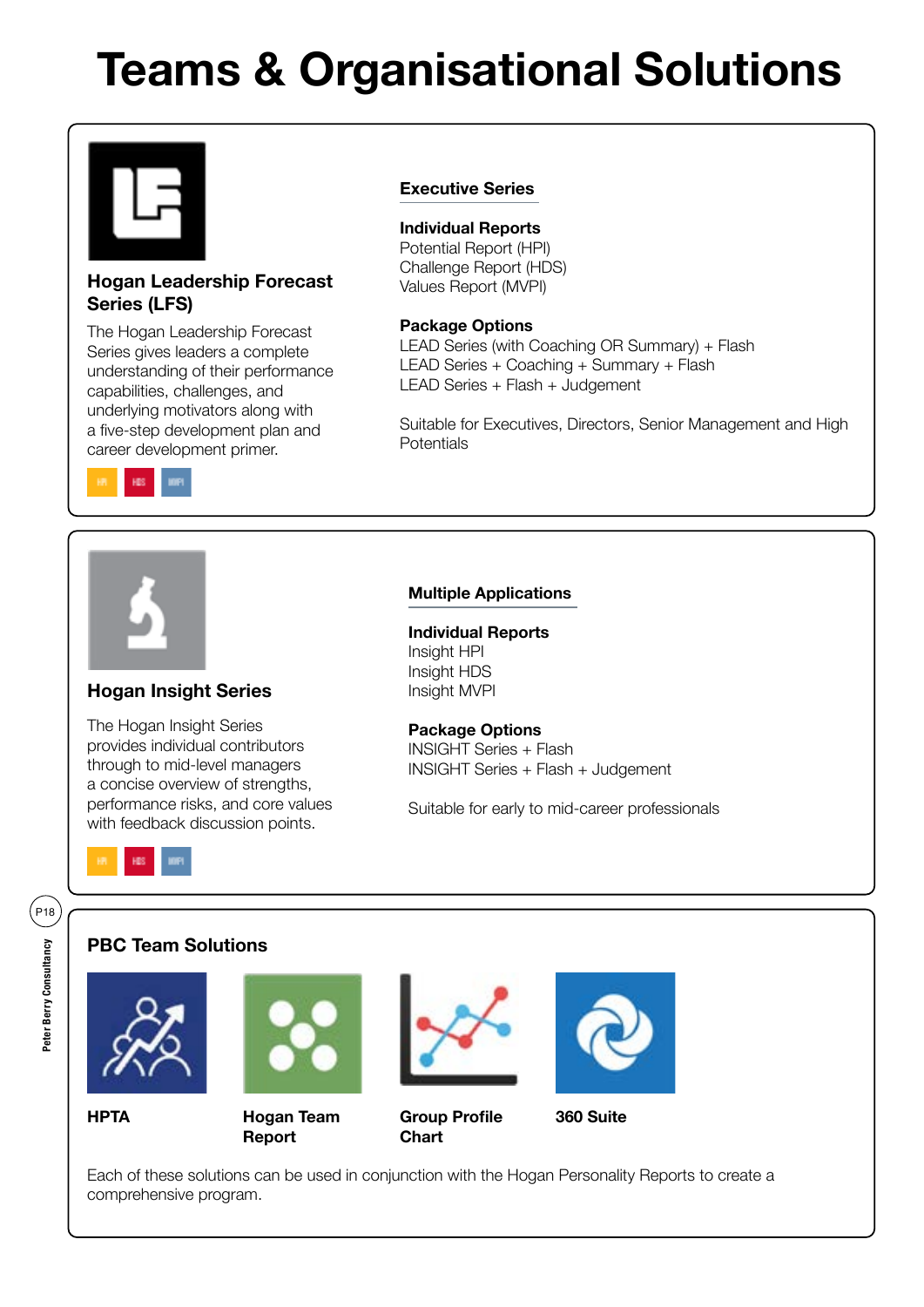### **Teams & Organisational Products**



**Hogan Team Report**

The Hogan Team Report provides a personality-based understanding of a team's strengths, weaknesses, and values.





The Hogan 360, powered by PBC, is a comprehensive multi-rater feedback tool designed to support leadership development at any level of an organisation.



#### **Hogan High Potential Talent Report**

The Hogan High Potential Talent Report is designed to help emerging leaders prepare for and develop the essential components of top organisational leadership.



#### **Hogan 360 Hogan High Potential 360**

The Hogan HiPo 360 measures individuals against three integral components of leadership, foundations, emergence and effectiveness, and supports organisations to develop their high potential talent.



#### **Hogan Leader Focus Report**

The Hogan Leader Focus Report teaches emerging leaders how to properly leverage their own brand of leadership and gives insight into unconscious biases.



#### **Hogan Leader Focus 360**

The Hogan Leader Focus 360 Report is designed to develop self-awareness in those wanting to transition from Individual Contributor to Leader or for those in non-traditional leadership roles.



The Agile Leader 360 aims to assist leaders at any level to gain awareness of how those around them perceive their ability to successfully navigate through the opportunities and challenges of disruption.



#### **Agile Leader 360 High Performing Team Assessment (HPTA)**

The PBC High Performing Team Assessment (HPTA) measures team performance across 12 critical themes for success that sit under performance and culture.



#### **Group Profile Chart**

A graphical representation of the team/cohort scores on each dimension of the HPI, HDS or MVPI. Includes executive and group averages for comparison purposes.

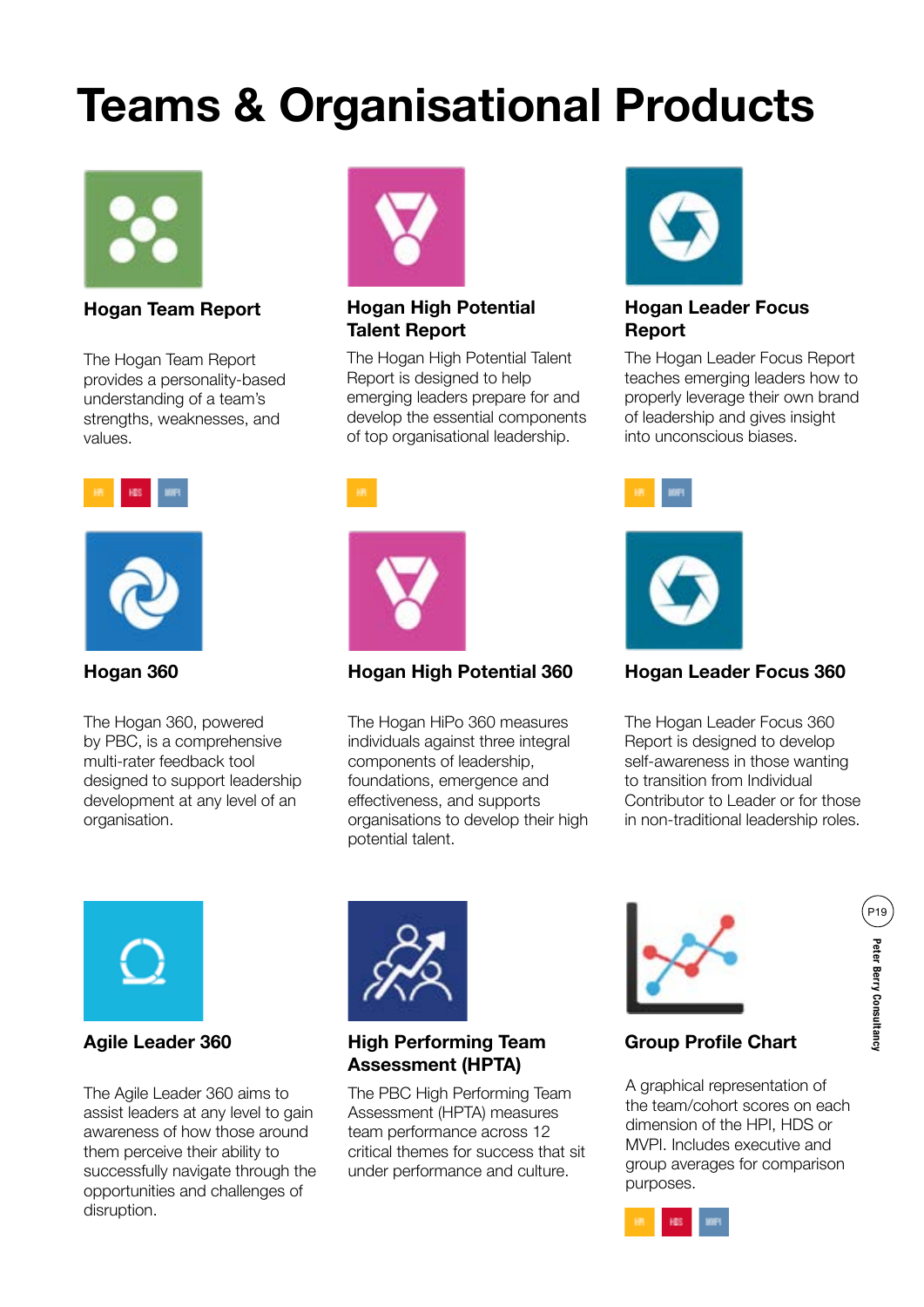### **Teams & Organisational Products**



#### **Safety Climate Survey (SCS)**

The Safety Climate Survey identifies key safety issues that can be used to improve the safety climate of your workplace.



#### **Employee Opinion Survey (EOS)**

The Employee Opinion Survey is an easy-to-administer, anonymous questionnaire that captures employee feedback on issues critical to your organisation's success.



#### **Customer Stakeholder Survey**

The Customer Stakeholder Survey is a wide-ranging, in-depth survey that measures the satisfaction levels of your customers.



**Talent Codex**

The Talent Codex brings together PBC's industry-leading practices for finding and nurturing Rewarding, Able and Willing (RAW) talent at all levels.



**Analytics Codex**

PBC's Analytics Codex uses people and organisational data to produce evidence-based strategy and key data to improve decision making.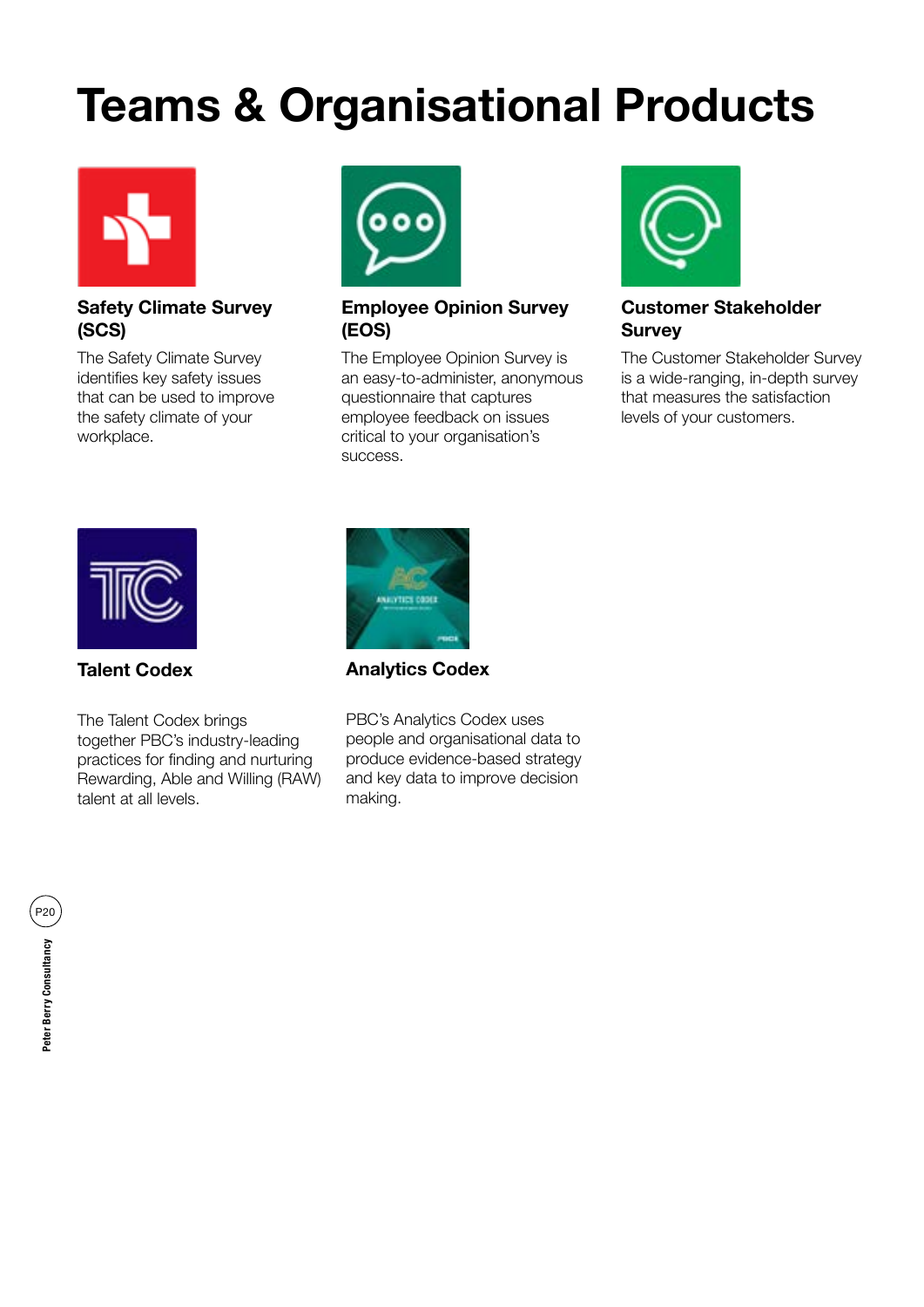# **Partner Assessments**



#### **Matrigma MiNT**

Matrigma measures general mental ability and is used to predict career success and job performance.



MiNT is an online personality inventory that predicts the risk for Counterproductive Work Behaviour (CWB).



#### **Work-related Risk and Integrity Scale (WRISc)**

WRISc is a covert personalitybased measure of integrity that is designed to measure a range of counterproductive work behaviours in organisational settings. \*Restricted qualification process.



#### **Risk Type Compass**

The Risk-Type Compass provides a unique perspective on the human risk factor. Identifying individuals as one of eight 'Risk Types', it offers a typology and vocabulary that facilitates risk planning, research and discussion about risk tolerance.



**PSI Ability Tests**

Cognitive ability tests are a strong predictor of overall job performance available today. PSI's Employee Aptitude Survey (EAS) and Basic Skills Test (BST) series of assessments provide an accurate reflection on cognitive ability, correlating with overall job performance.



META is an assessment specifically designed to identify entrepreneurial talent and has been empirically proven to predict entrepreneurial

success across sectors, job types,

and levels of seniority.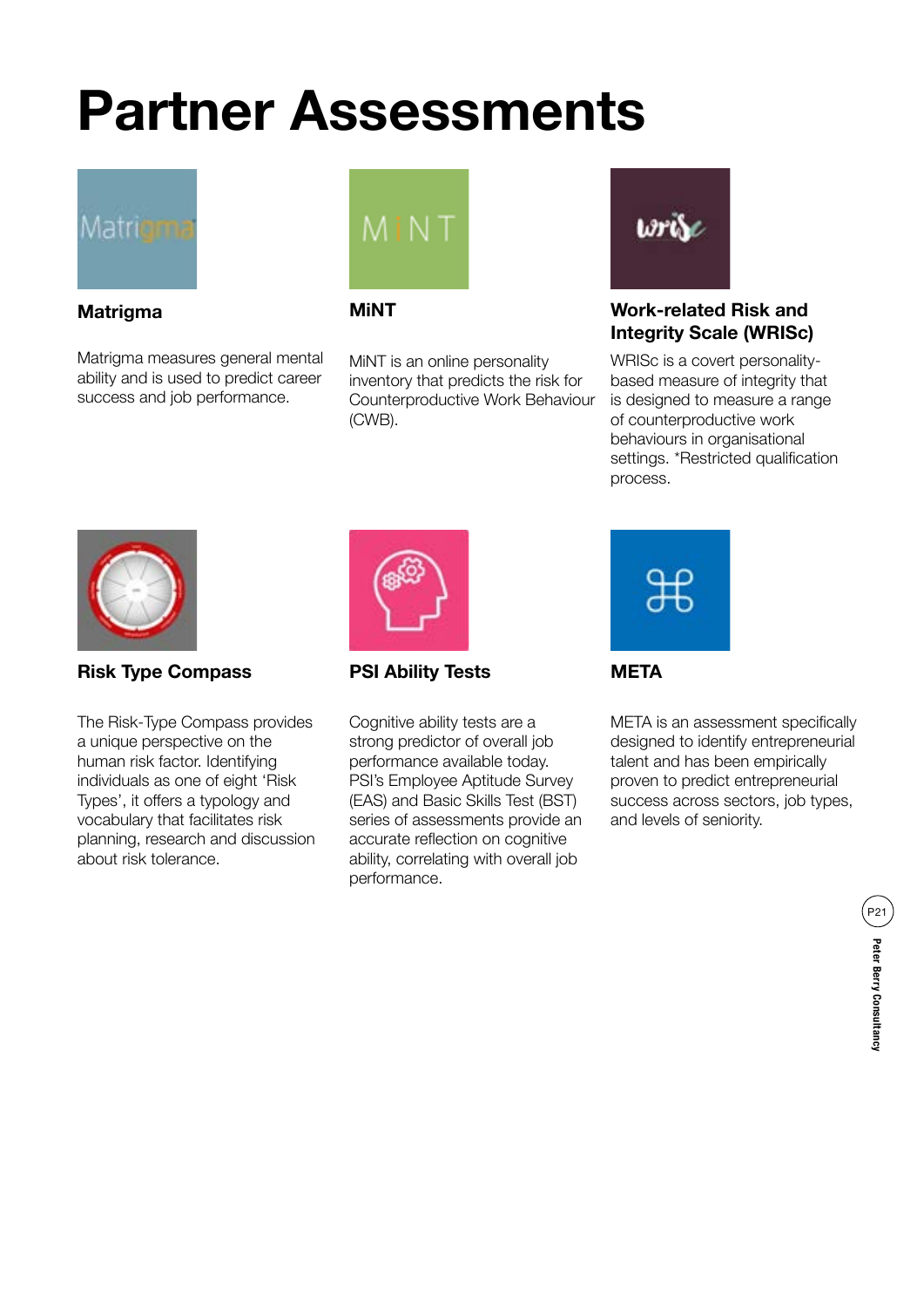### **Consulting Services**

Leadership Development Services Team Building Workshops Talent Identification and Development Assessment Centres Selection Solutions\* Executive Selection Employee Selection Organisational Analysis Debriefing and Coaching Services Business Planning

\*As part of the Selection Solution services, a comprehensive Interview Guide and Questions (HPI, HDS, MVPI, Safety) is available.

### **Research Services**

Peter Berry Consultancy (2) **Peter Berry Consultancy**

| Analytics                         |  |  |
|-----------------------------------|--|--|
| <b>Benchmarks</b>                 |  |  |
| Off-the-shelf                     |  |  |
| Custom                            |  |  |
| Competency Alignments and Mapping |  |  |
| Role-Specific Job Analysis        |  |  |
| <b>Validation Studies</b>         |  |  |
| 360 Customisation                 |  |  |
|                                   |  |  |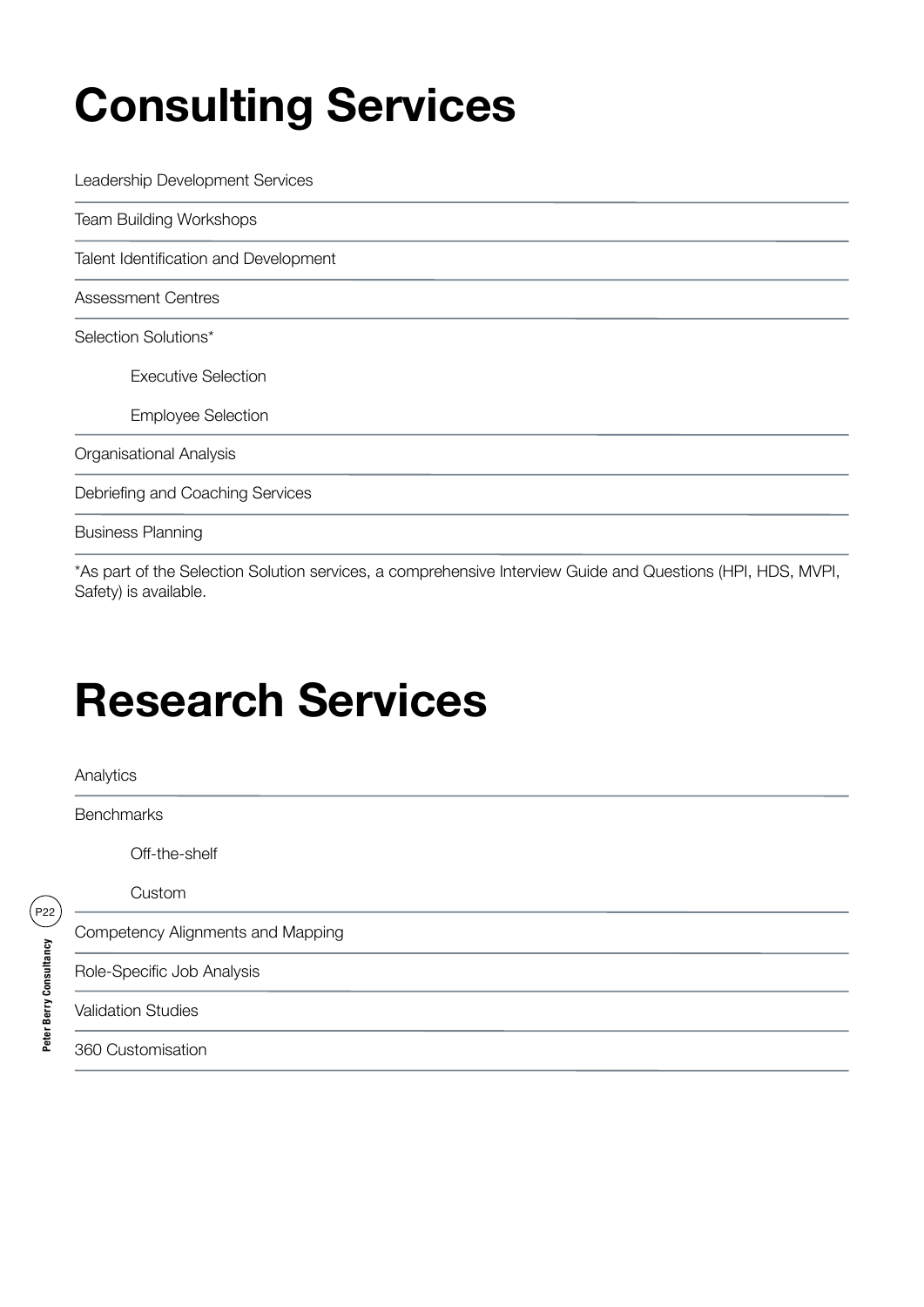## **Get started.**

Contact us today to learn more about how PBC can help your organisation hire the right people, reduce turnover, and build stronger leaders.

For more information on our products and services, and to access sample reports, please visit our website.

**Peter Berry Consultancy Pty Ltd info@peterberry.com.au | www.peterberry.com.au ABN: 77007400606**

**SYDNEY OFFICE** T: +61 2 8918 0888 Level 8, 201 Miller Street, North Sydney, NSW 2060

**MELBOURNE OFFICE** T: +61 3 8629 5100 Suite 303, 430 Little Collins Street, Melbourne, VIC 3000